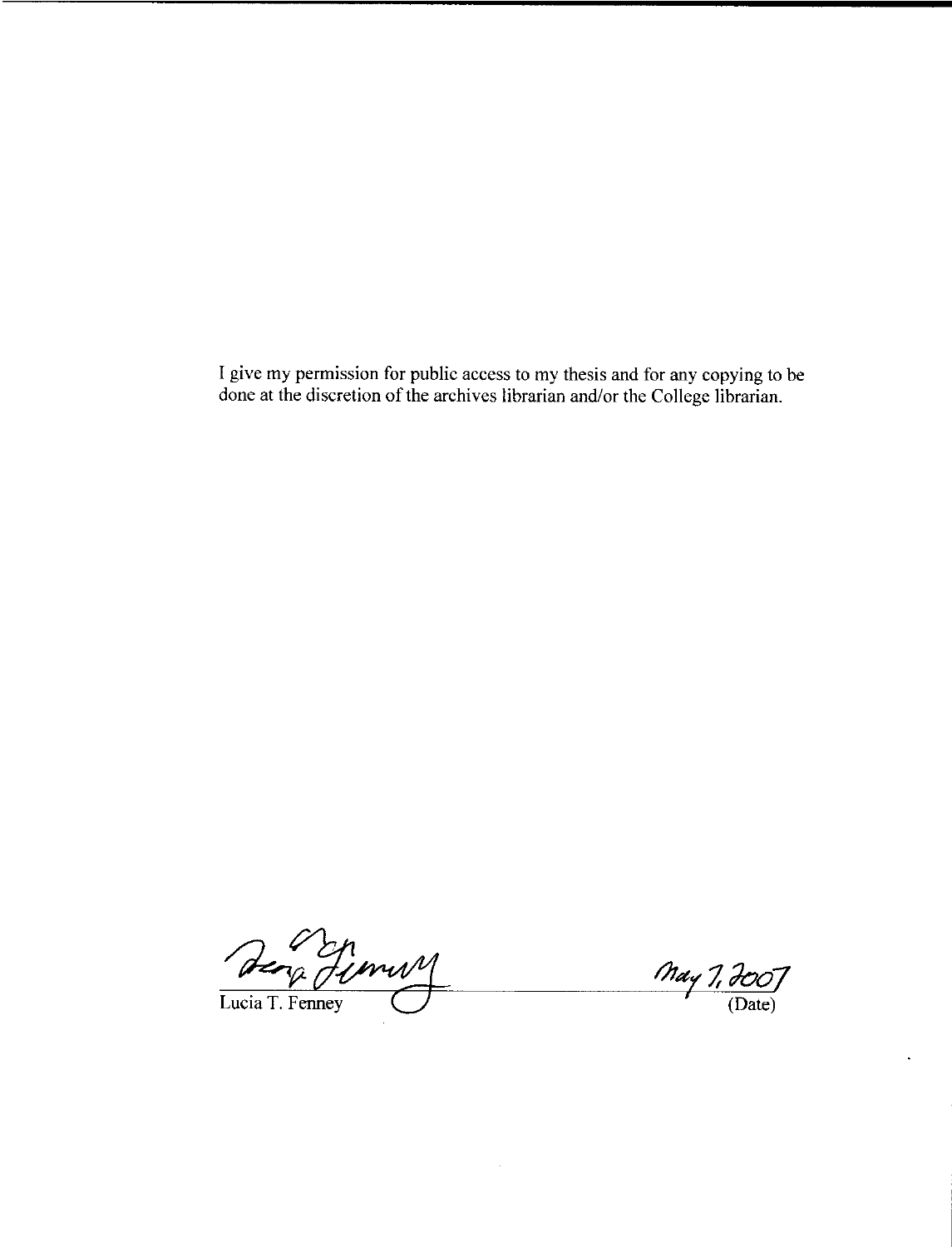#### ABSTRACT

### SHATTERED EPOCHS: A DESIGN OF IMAGINED REALITIES

Lucia T. Fenney

This paper describes my senior thesis body of work, done in the Art Studio Department. It defines the overall goal of my screenprints, through my philosophies on time and space relationships. The paper also provides background to the creative process behind my screenprints, detailing my interest in color choice, mark-making, and stenciling. Also, it outlines the photo emulsion process that I partake in when creating my prints, as well as the inspiration behind them. Basically, the paper conceptualizes the steps and thought process that I go through in creating my work.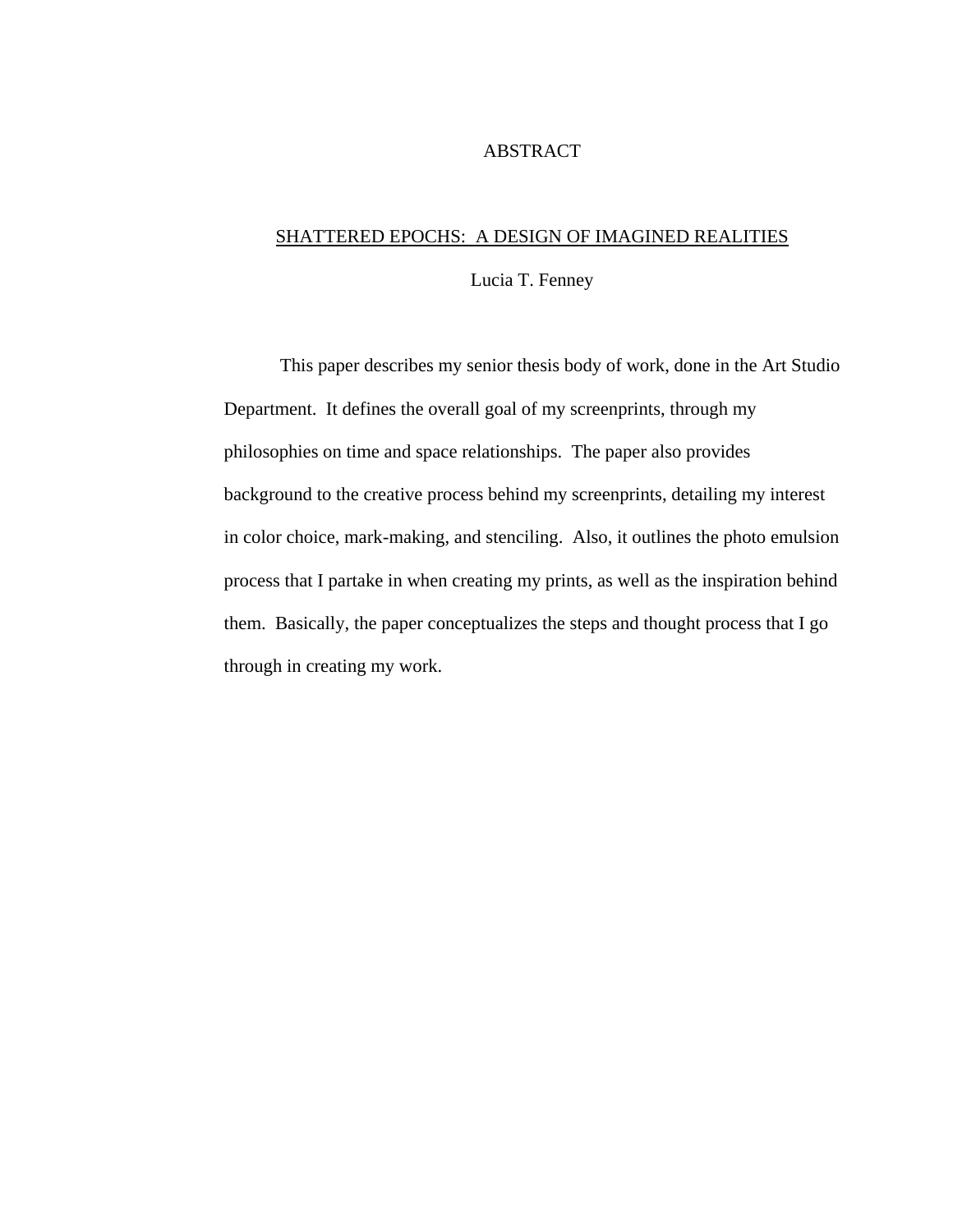## SHATTERED EPOCHS: A DESIGN OF IMAGINED REALITIES

Lucia T. Fenney

Department of Art and Art History Mount Holyoke College

> Art Studio Honors Thesis 2007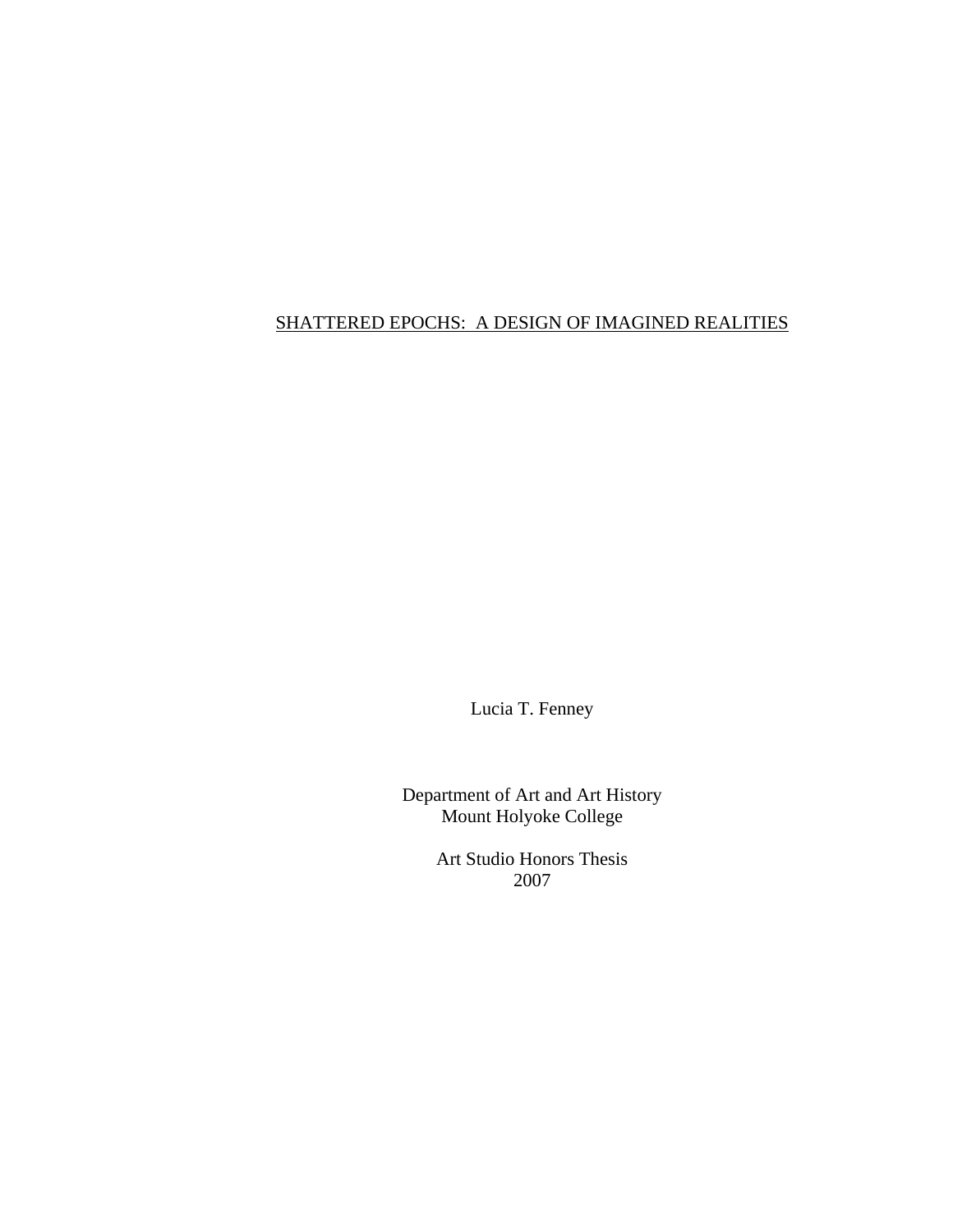## ACKNOWLEDGEMENT

 I thank my family for supporting me throughout my endeavors, as well as the Art Studio Department for aiding me in my creative process.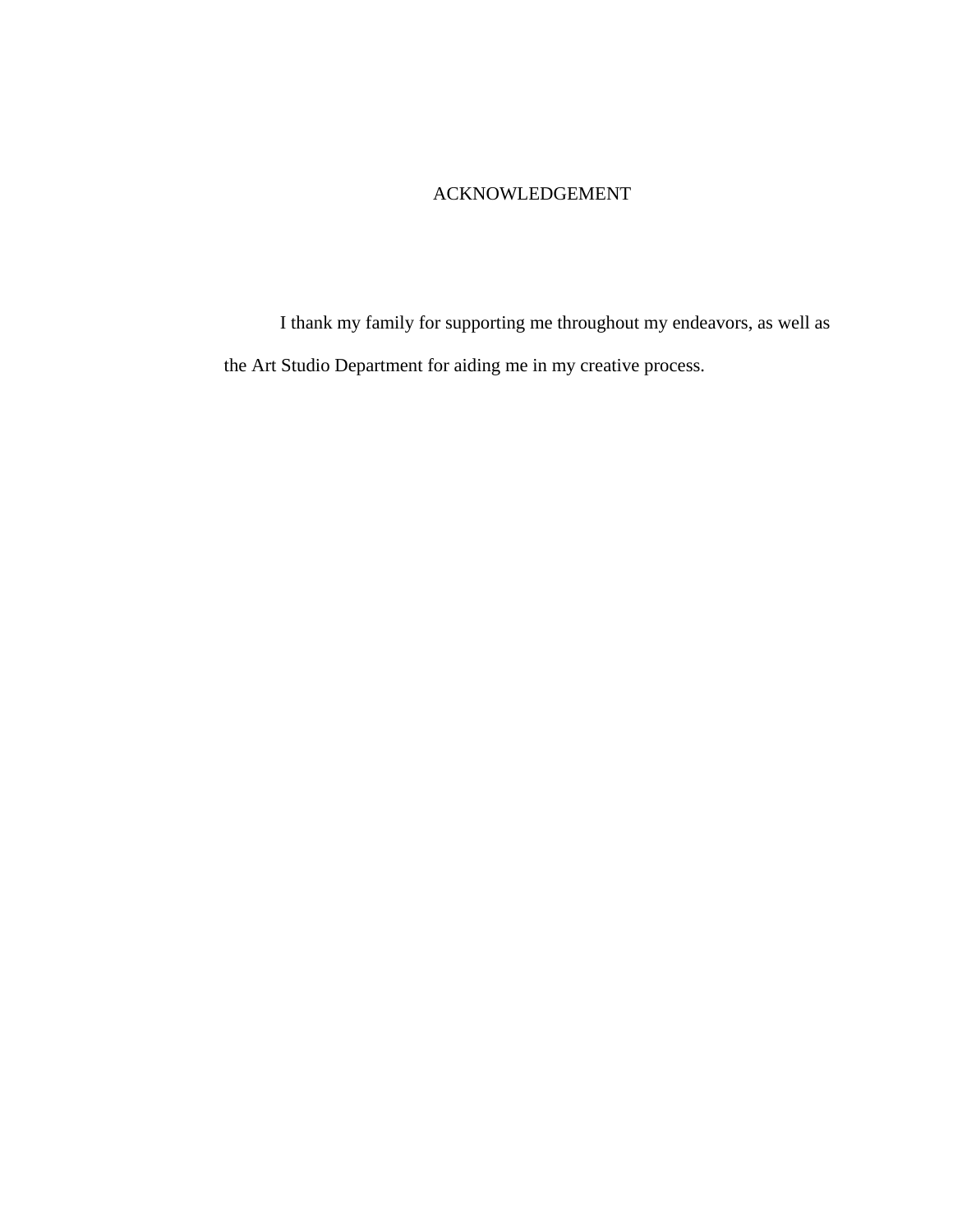# TABLE OF CONTENTS

PART I: Artist's Analysis

PART II: Images of the Artwork (CD-ROM)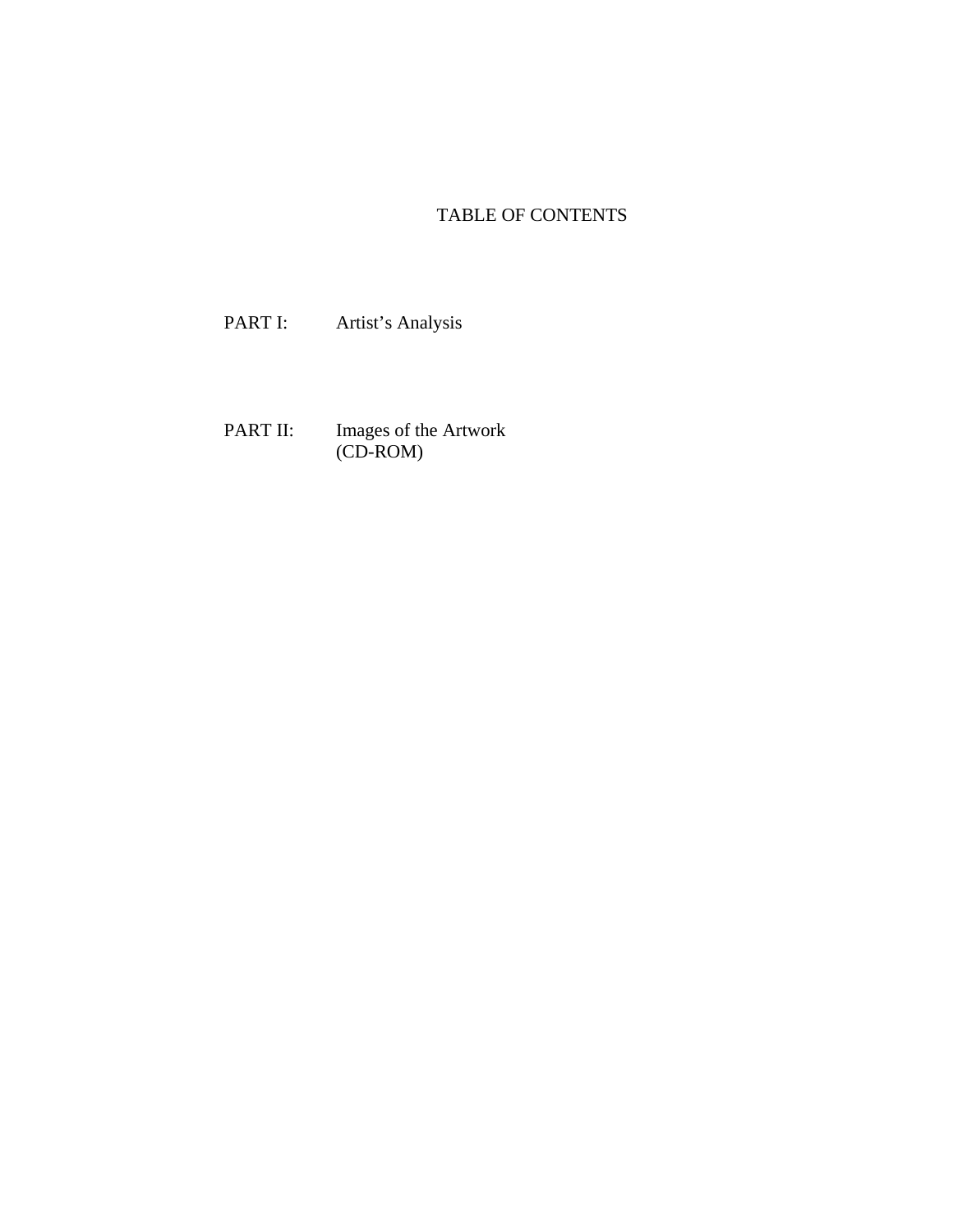#### CD-ROM Information

- 1. *Untitled 1*  2007 serigraph monoprint 38" x 50"
- 2. *Untitled 2*  2007 serigraph monoprint 38" x 50"
- 3. *Untitled 3*  2007 serigraph monoprint 35" x 50"
- 4. *Untitled 4*  2007 serigraph monoprint 22" x 30"
- 5. *Untitled 5*  2007 serigraph monoprint 22" x 30"
- 6. *Untitled 6*  2007 serigraph monoprint  $22$ " x 30"
- 7. *Untitled 7*  2007 serigraph monoprint 22" x 30"
- 8. *Untitled 8*  2007 serigraph monoprint 22" x 30"
- 9. *Untitled 9*  2007 serigraph monoprint  $22"$  x 30"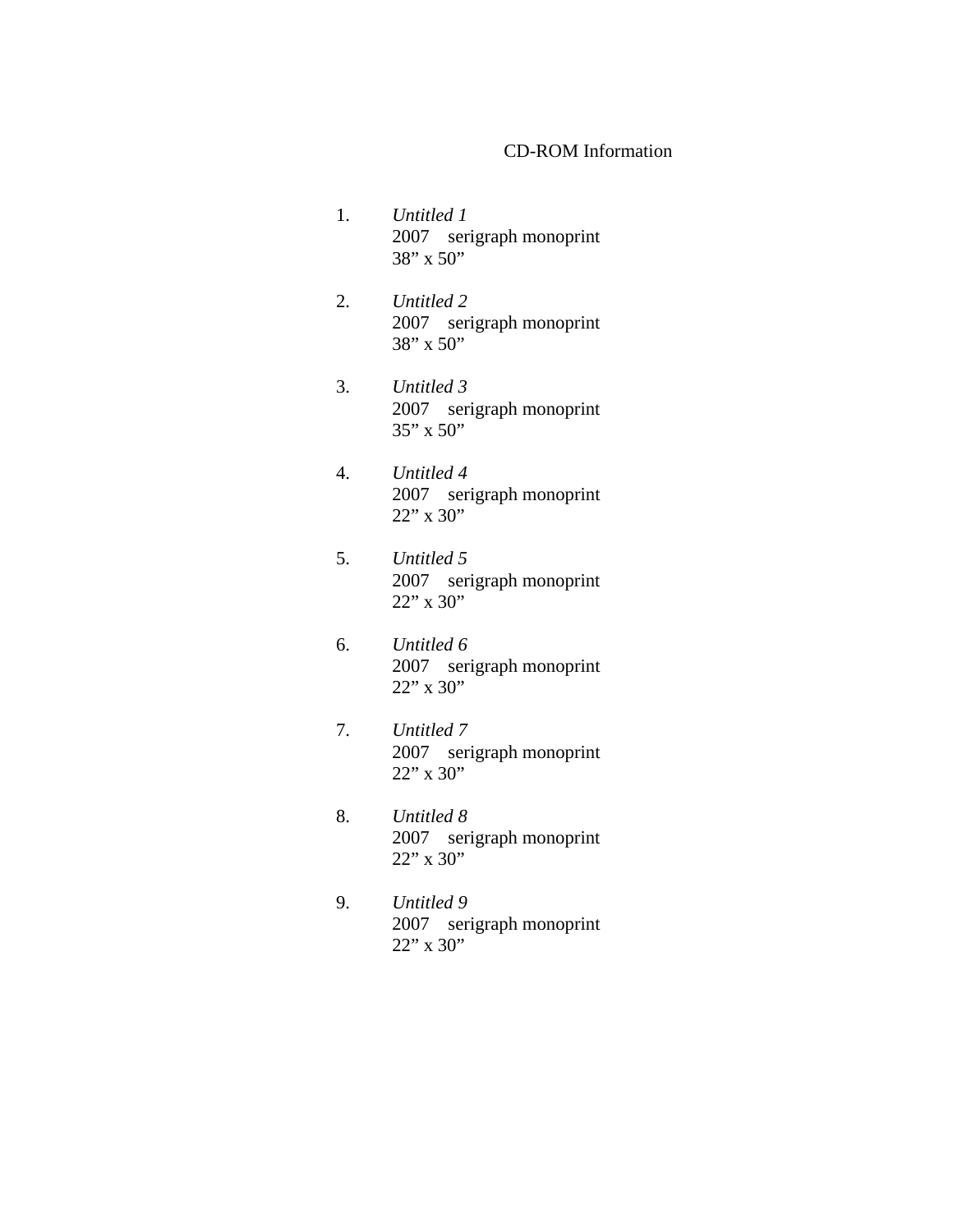My senior thesis project consists of large-scale screenprints. Screenprinting is the means through which I layer and create imagined space through the levels of opacity that the ink provides. For me, the process is what defines my work. I work intuitively and improvisationally with multiple overprinted layers, using the steps to create the work as a whole. My prints employ the use of evocative, abstracted, repeated shapes to explore the odd relationship between the time and space that they construct and destroy. I think of these images of epochs of conceived realities.

The images that I create are formed through organic lines and repeated shapes. I create these shapes intuitively through stenciling processes. Typically the first marks are made with large cut paper stencils, or found objects. Then I take elements from these marks and transform them into smaller lines made with marker on acetate. The dialogue that these marks create is what is used to emphasize the environments that they illustrate.

The inspiration for my forms is from imagined objects to which I am strongly drawn. These objects are not necessarily items that are explicitly seen in day-to-day life; rather, they express abstract concepts that illustrate movement and sound through space and time. These marks are created in a horizontal manner in order to describe how I feel abstracted movement of sound would move through a specific space in time. I see these marks as a way to diagram how sound relates to geologic forms, mapping time in an abstracted visual sense. It is a process of marking time in a visual manner.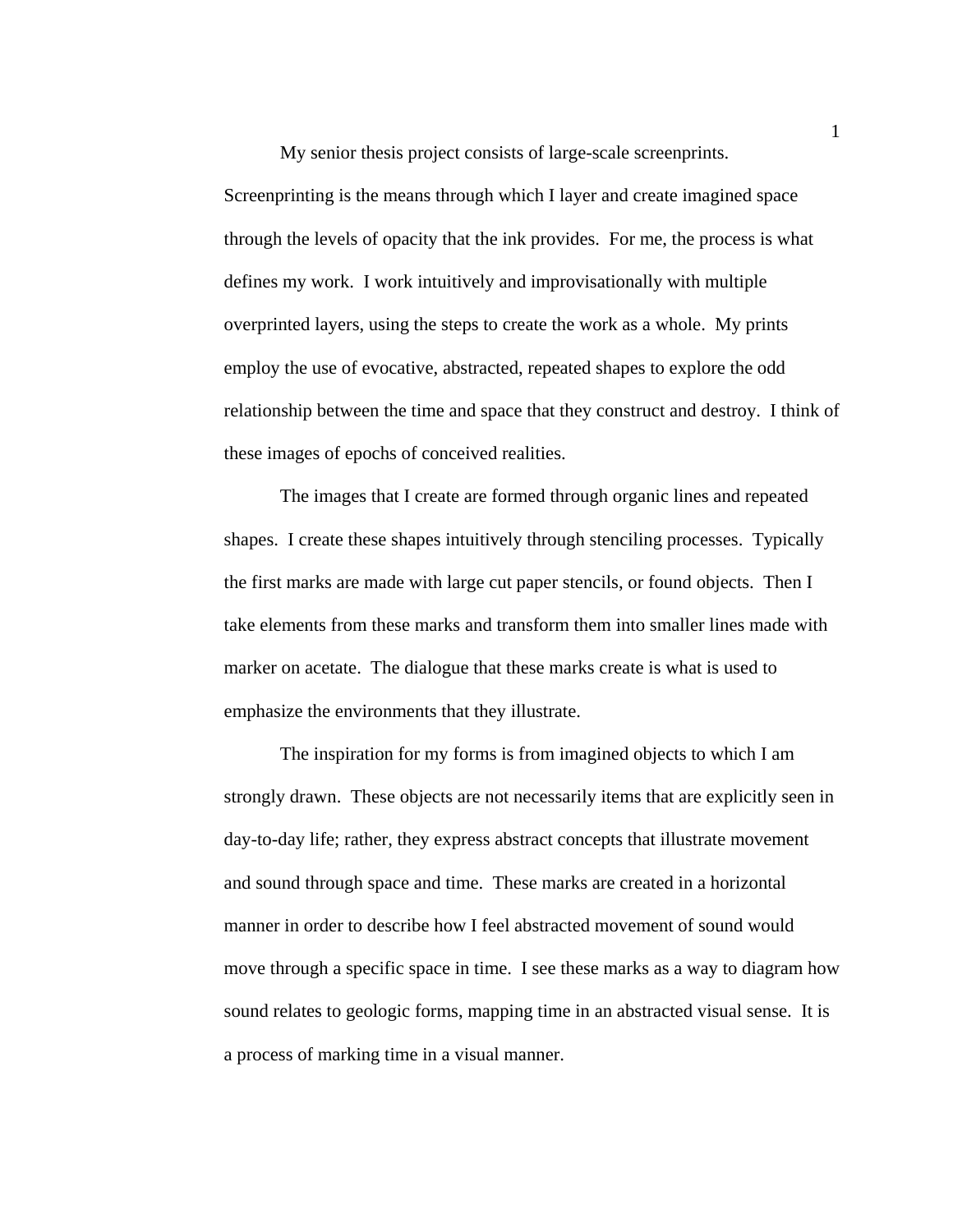Especially significant to the imagery in my prints is color. I have made many discoveries about color during the past year. Color creates and destroys the unconventional space in my work. Color brings objects forward on the two dimensional plane or, in the same instant, fades them back into space. The colors that I choose really depend on what feeds my artistic appetite at a given moment, and I typically do not let other factors dictate my decisions, such as what other people would like to see in my work. Interestingly, as my senior year comes to a close, I have become keenly aware of the sensibility of the patterns in my color choices. I am mostly drawn to shades of greens, pinks, blues, and oranges of varying intensities. Through this, I have learned that I am strongly attracted to complimentary colors, and how they relate to one another. The use of bright colors in big strokes combined with heavier desaturated color is used to create tension and movement in many of my pieces. The colors are also used to illustrate the visual rhythm of sound that pulsates throughout my prints. The bright colors are a way to visualize the unseen. An example of this is an intense hue of orange representing throbbing sound moving through space. These colors have their own personalities that add to the quality of the spaces that I create.

The manner in which I approach this method is spontaneous. I start with a general idea of what I wish my project to suggest, taking into account each stage of the process. Screenprinting is a method of creating layers through stenciling, which is integral to making my work. Lately, the stencils have played an essential part in the visualization and creation of stencils that follow. I am particularly

2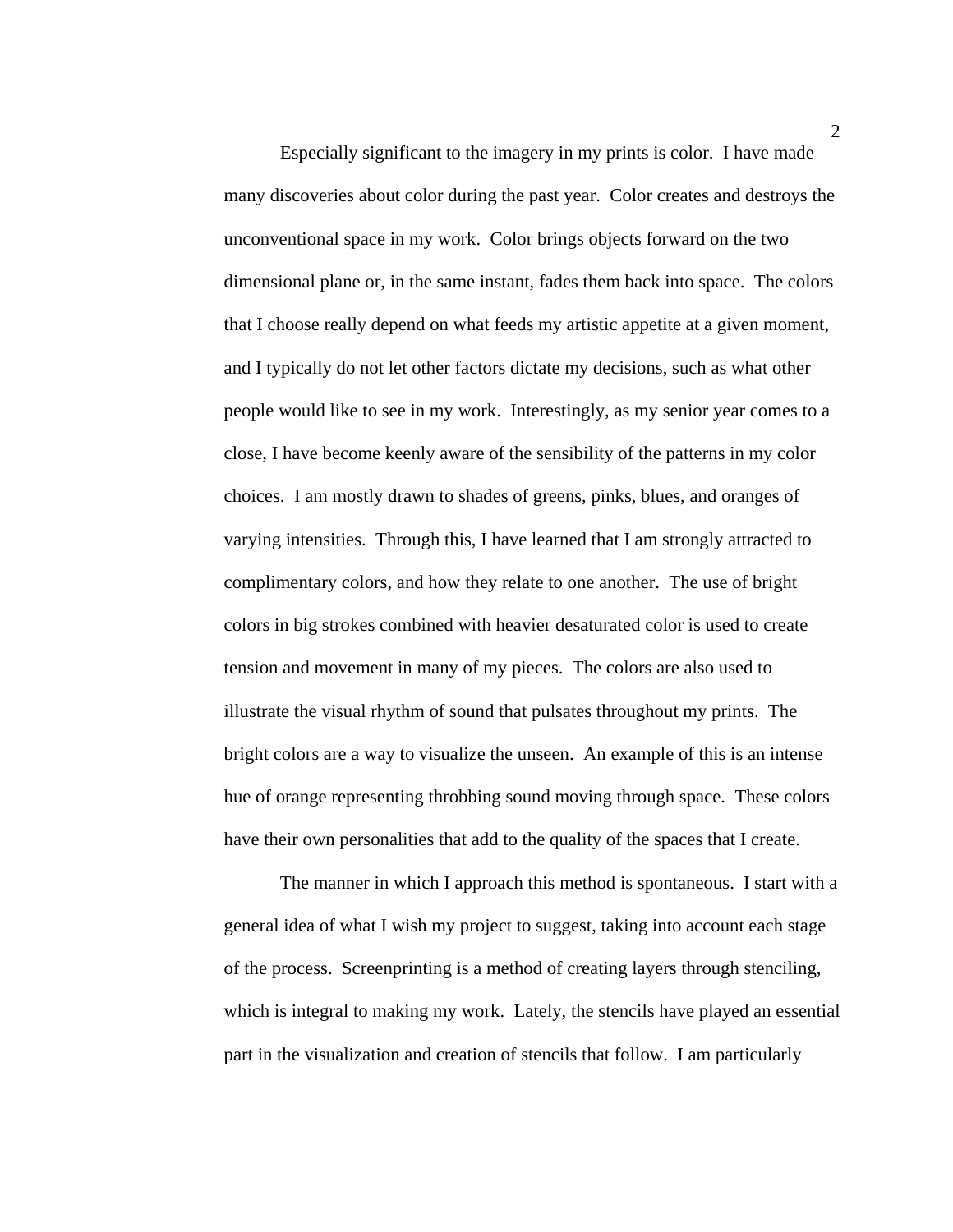interested in the conversation between large and small marks, and how they interact. While the stencils are mutually exclusive and can stand alone on their merit, they borrow from each other in order to function as visualizations of time, space, and implied sound. To create the forms represented in my prints, I expose simple stencils onto the screen, through a method called the photo-emulsion process. The emulsion is applied to the screen in such a way that when exposed to the light it hardens in areas that are left uncovered: "The basis for all screen photographic processes is the *positive*, such as a photographic positive image or hand-drawn, opaque image on transparent acetate . . . This positive is placed either on a special sensitized film or against a screen coated with sensitized emulsion"<sup>[1](#page-8-0)</sup>. The areas covered with ink or objects, when on the exposure unit, later wash out with water to create a stencil to print from.

 The photo-emulsion process is fundamental to the creation of my work, as it provides order to the imaginative chaos. The ordered part of the process requires that I follow a strict, regimented procedure in the creation of my stencils, which is confined by the careful timing and articulation of the screen's exposure. The chaos occurs when they are applied to the paper; they envelop and define bursts of energy, moods, and movement, in a completely unprompted way.

I use found pieces of cheesecloth and ripped and cut paper to create the first layer for the prints. Unlike some of my earlier stenciling methods, the cut paper stencils obscure and conceal more effectively through their layering,

1

<span id="page-8-0"></span><sup>&</sup>lt;sup>1</sup> Sacilotto, Deli and Donald Saff. Printmaking: History and Process. United States: Wadsworth Thomson Learning, 1978. 319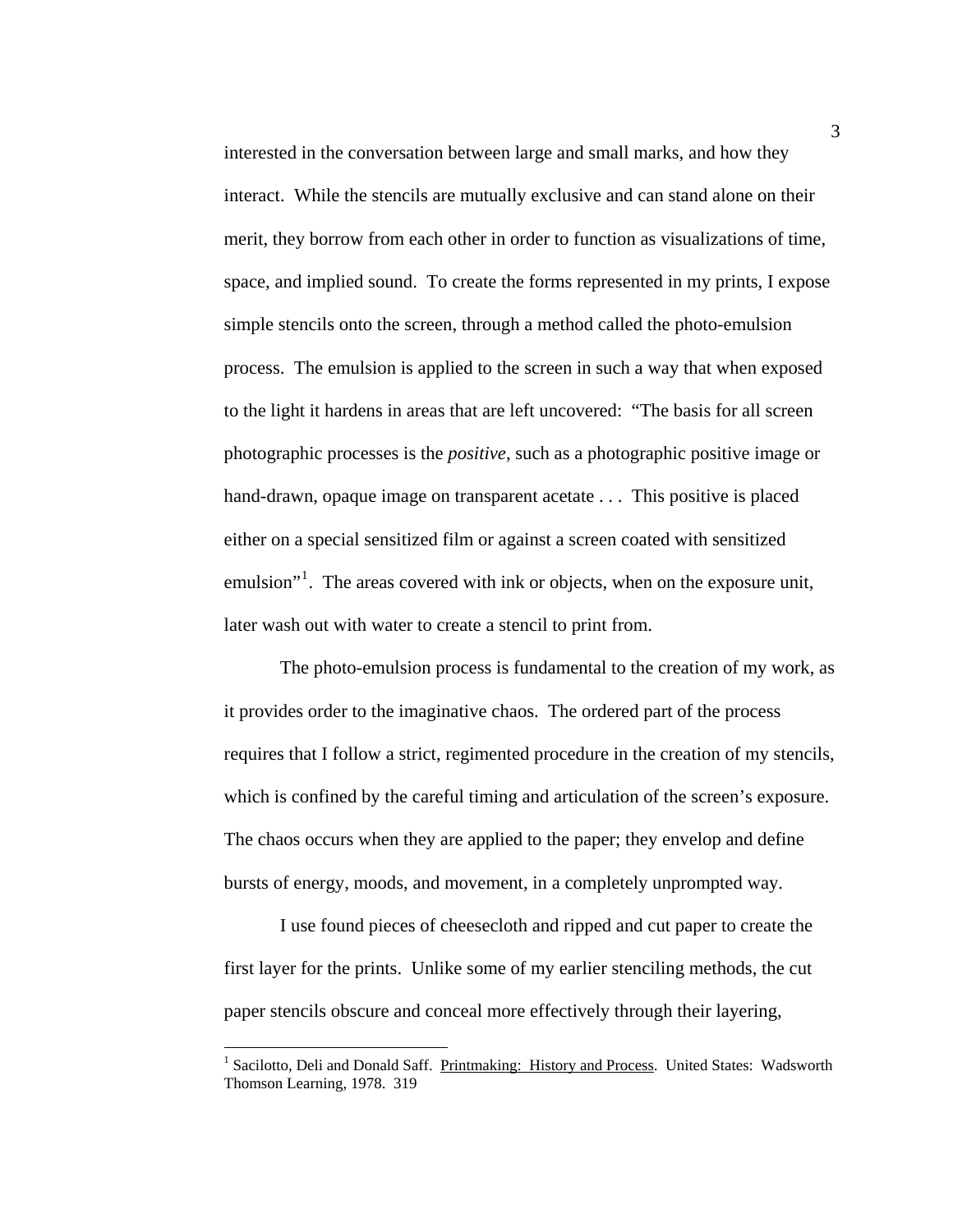creating very dense areas, through which the movement of things such as sound are concealed and revealed, depending on the fluidity of the specific situation. These shapes help me to form other stencils, often repeating patterns, helping to reinforce my original concept. I also use these shapes to create a conversation between the images I create, as marks used earlier later reappear in my other pieces. I create many of the smaller marks by drawing with pit pens on acetate. These marks are much finer than the cut paper stencils, and typically emulate the movement defined by the larger stencils. All the stencils are registered multiple times on the page, adding density to the overall outcome. The initial, stenciled forms are what dominate the odd environments defined by my work.

Screenprinting is ideal for constructing these time-and space-sensitive environments. The different layers pose as fragmented time. Time is a concept that is not completely linear. Ideas and events, along with sound and movement, are often forgotten or remembered in ways that are not true to their original forms. Literally, the stencils are the vehicle for the mutations. They are crafted and created so that each layer, each new stencil meshes with the previous. Each new stencil both takes from and repeat elements and movements from the original stencil, while becoming arelated but morphed, mutated, new imagery.

Important to any artwork is its audience; it provides the framework around which the artwork is developed. I believe that my work reaches a wide audience. All artwork elicits a reaction, whether it is good or bad, defining the artist's original intention or constructing new meaning. My prints depict colors and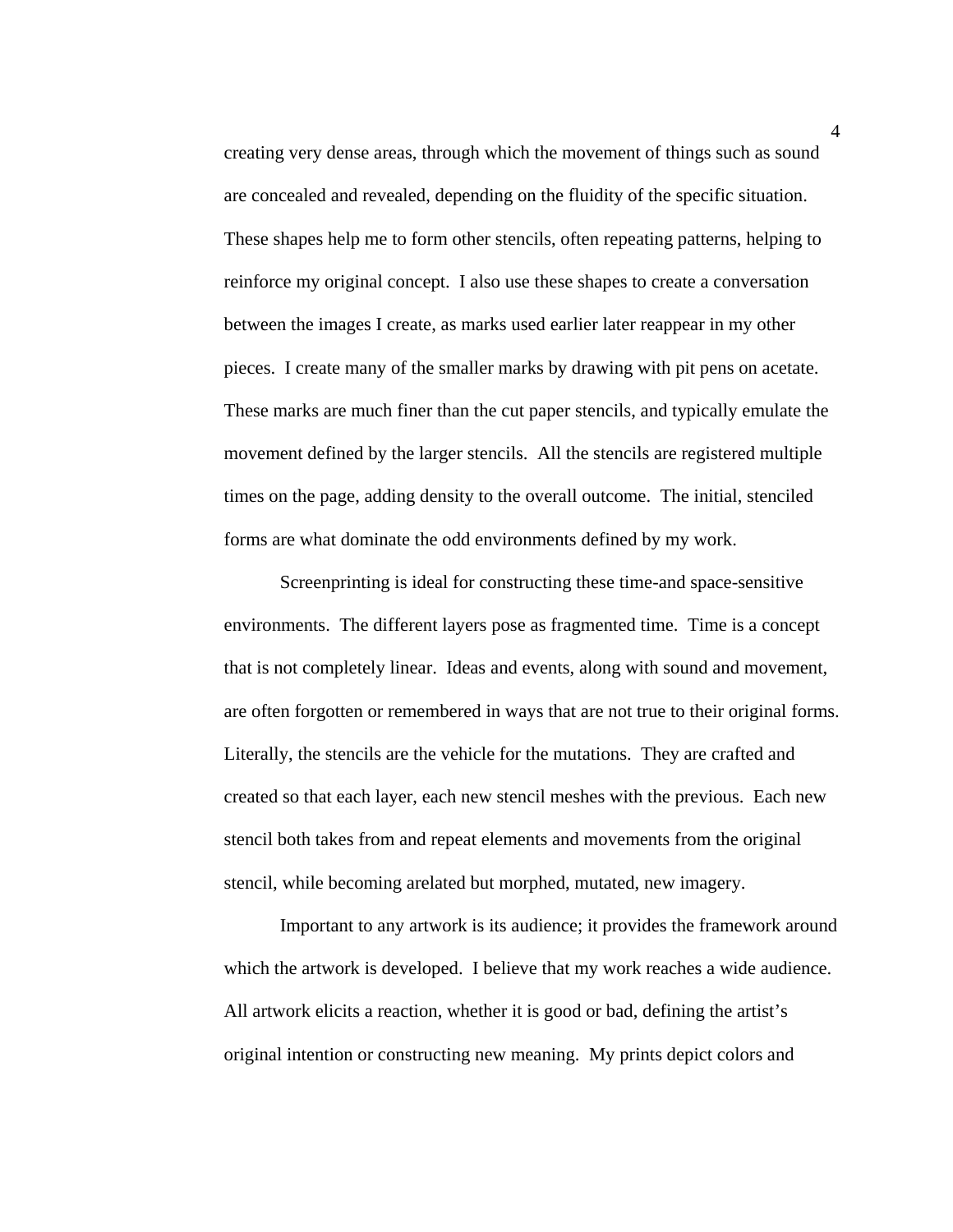objects that present a sense of familiarity. For example, most people can relate to the grid form that a screen makes, and may even find it familiar. The 'screen' can be taken as being strictly as being a screen, or it can have a more metaphorical function or definition, as Webster's New World College Dictionary states: "anything that functions to shield, protect, or conceal"  $2$ .

Although some of my earlier work illustrated feelings that Mount Holyoke students can relate to, I firmly believe that I do not have an exclusive audience. Art is a medium to which most people can at least react. Unlike written material, visual art does not require a college education to evoke appreciation and understanding. I strongly feel that all people can react and appreciate my art. All that they need is the ability to partake in a visual dialogue that involves reaction and interpretation. Time and sound are concepts that a large audience ought to be able to relate to and appreciate. In my pieces the audience can react to the application of lines, which transcend the space and time that they experience, breaching their traditional dichotomy.

My most recent work has been geared towards a larger audience; an audience that can relate to the abstracted values and thoughts that my work embraces. Rather than just pinpointing very specific thoughts and feelings, my current work is about trying to evoke more universal ideas. This goes back to my philosophy on epochs, as I create and illustrate imagined time periods. The use of line is what suggests how I imagine sound to interact with specific spaces.

 $\overline{a}$ 

<span id="page-10-0"></span><sup>&</sup>lt;sup>2</sup> Agnes, Michael. Webster's New World College Dictionary. Cleveland Ohio: Wiley Publishing Inc., 2002.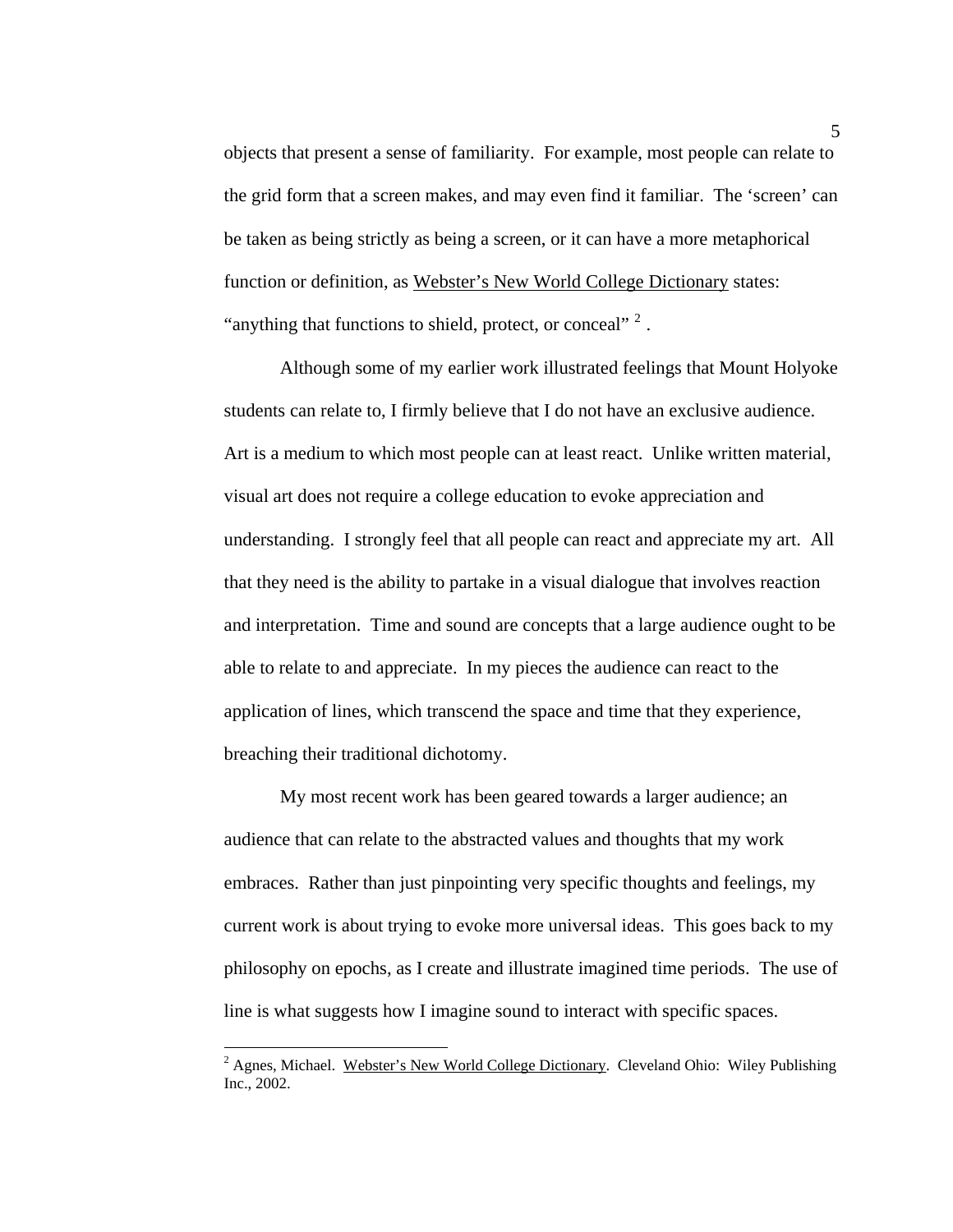I am particularly interested in the impact of human beings on the earth during their lifespan. This concept relates to my idea of time and space. I like to think about how as a human I relate to the physical, geologic time of the planet, and how I can create, through my own work, an individually crafted sense of time. For instance, making a print takes time, and each layered stencil I make is constricted by time. Historically, there is a conversation between screenprinting and time; screenprinting is an approach to constructing a work in time.

Throughout my education as an artist, my skills and ideas have been sharpened by teachers, museums, and books. Experiencing artwork at places such as DIA Beacon, in New York, has opened my eyes to a greater understanding and appreciation of large-scale contemporary art. Likewise, there are two artists from the part of Maine in which I grew up, who have been particularly influential in my artistic development. David Estey and Alison Rector are both painters and printmakers with whom I have worked and have viewed and critiqued art. Both Alison and David have helped to sensitize my appreciation and analysis of art in a way that has been formative in the development of my notions of space and time in printmaking.

 An analysis, or self-critique, of my work reveals a metamorphosis. My initial, timid mark-making has been transformed into assertive use of stenciling to create complexity in my prints, deeply infused with information and meaning. This semester, in particular, I have had the opportunity to take a huge leap to be bold, in the sense of scale, dramatically increasing the size of my prints. The use

6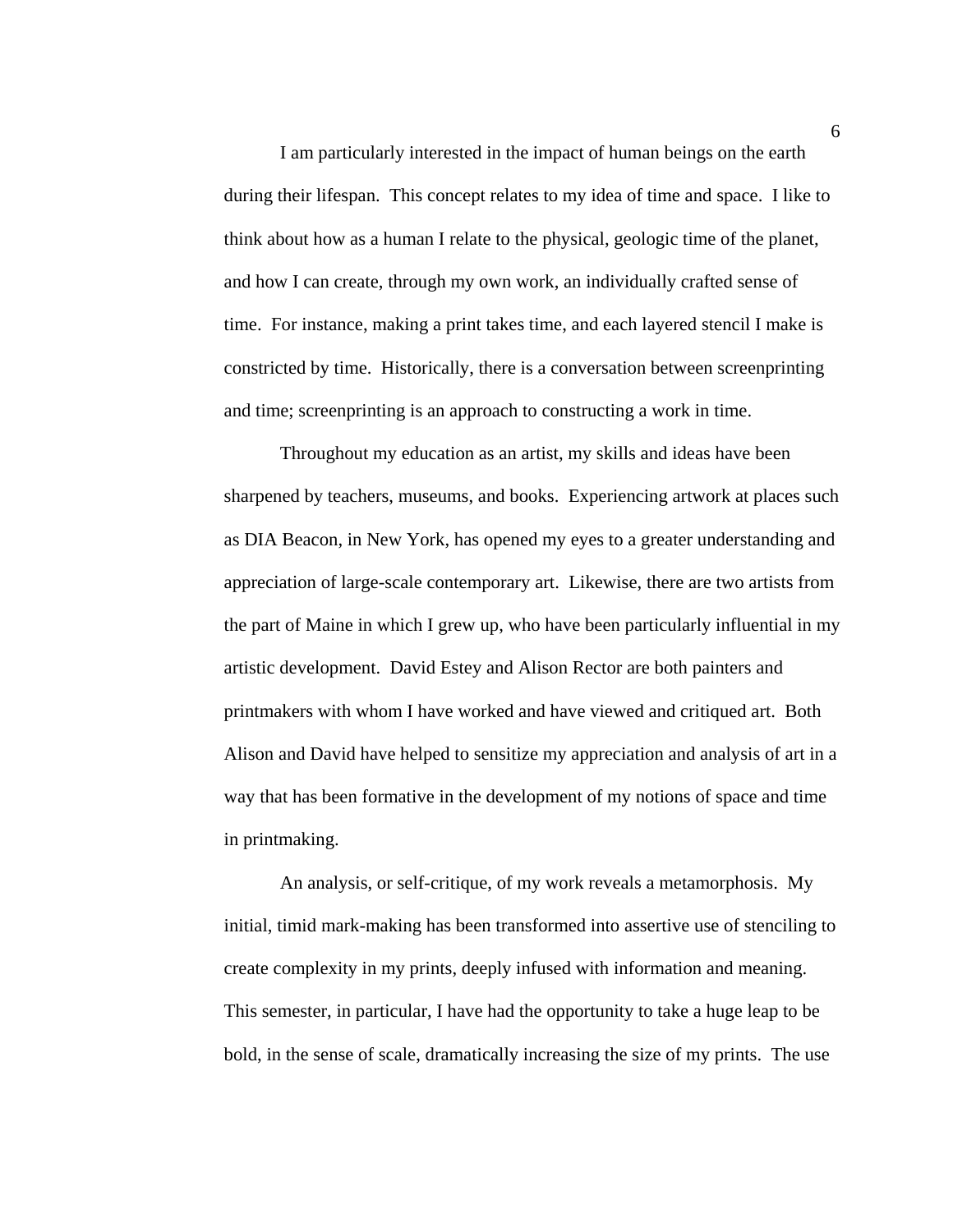of large paper has enabled my stenciling decisions to be freer and less restrained. This increase in paper size has allowed me to map the movement of sound in a cartographic way, by extending and transcending the traditional boundaries of the page. The larger scale prints have allowed me to break free from the typically restrictive margins to create a greater sense of lyricism in the work. I have worked hard to control the specificity of the linear movement in a manner that makes my work speak to the audience in ways that words cannot. By approaching my use of stencils in a hierarchal manner, I have come to understand how the individual stencils relate to and build on one another.

 My images are built from simple lines and shapes, which over the year, have evolved into a complexly articulated form of organized chaos. It is a chaos that is confined within the page of the print and is strongly dictated by time. My work is my way of visualizing time, space, and sound relationships. Through this process I create epochs, abstracted environments, illustrating the idiosyncratic correlation between colors and forms, creating a unique bond between time and space.